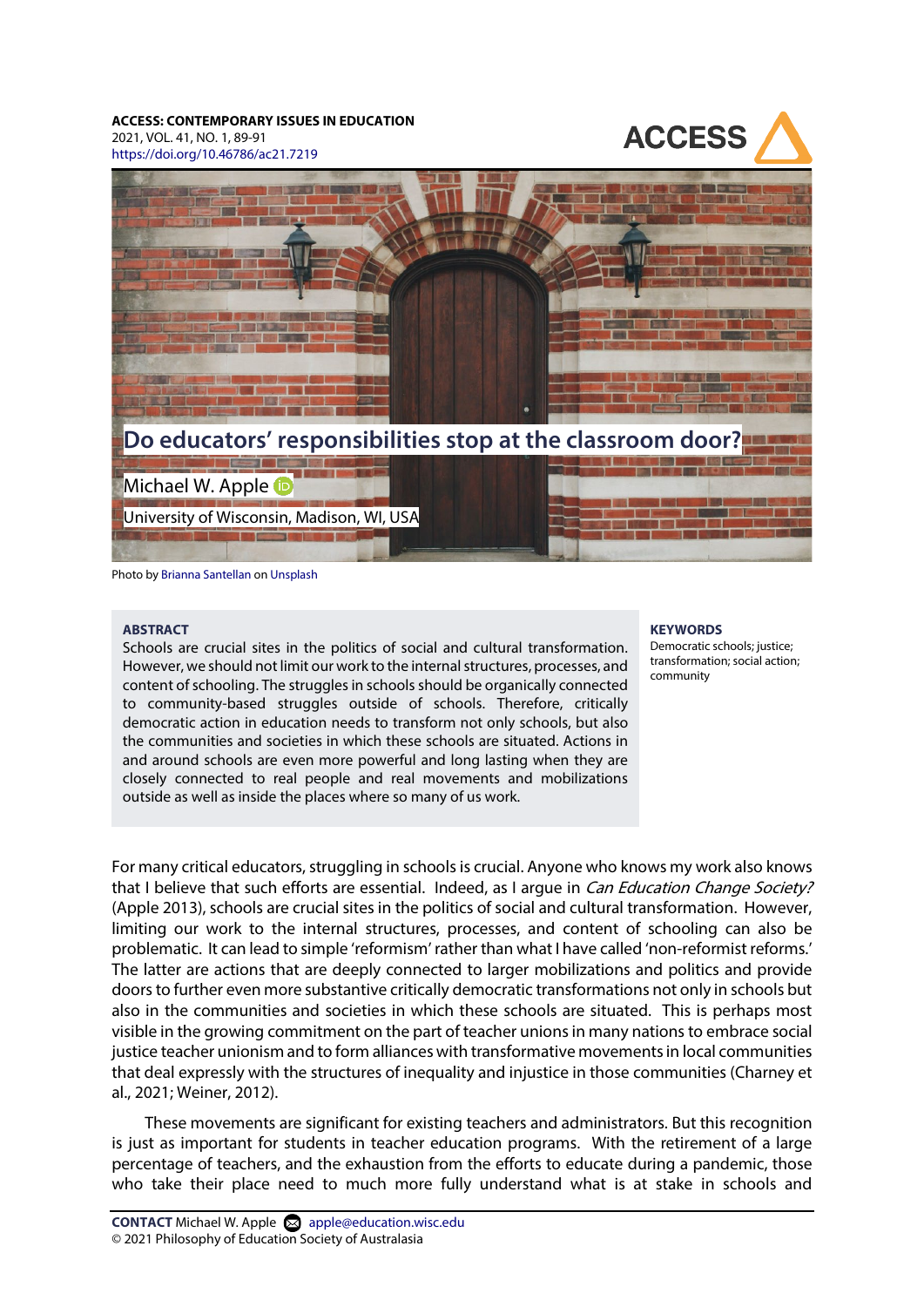communities and how organized bodies of teachers and other educators in an ever expanding coalition with progressive movements outside of schools can respond to these realities in critically democratic ways.

The recognition of the importance of these connected efforts is evident in the United States. The growing numbers of successful teacher strikes and collective mobilizations in Chicago, West Virginia, Los Angeles and elsewhere, and the existence of strong community support, document how one can blend together the dual commitments to teacher rights, respect, and autonomy and progressive social change (see, e.g., Blanc, 2019; Uetricht, 2014). Indeed, there is clear recognition by progressive teacher unions that the future will require even more social commitments to community needs and values and a commitment to put these larger social and economic needs at the forefront of teacher concerns. For example, the Chicago teacher union has taken up the struggle for affordable and respectful housing as a key part of their agenda. Similar commitments are visible throughout the nation and are very visible as well in places like Brazil and elsewhere.

Thus, it is increasingly clear that both locally and nationally these more expansive movements and alliances are providing models for a future where struggles in schools are organically connected to community-based struggles outside of schools. In critical educator and union activist Bob Peterson's words, they are increasingly guided by an enhanced understanding and commitment to the principles that underpin social justice unionism. As he puts it, 'A social justice lens should be omnipresent throughout *all* union work whether it is wages and working conditions, professional and pedagogical issues, internal union matters, or broader policy concerns' (Peterson, 2021, p. 100).

Let me stress that what I have said so far is based on a particular position—that the support of individual educators and organized bodies of teachers and the building of collective agendas and actions in order to work for the benefit of educators and local communities is not and should not only be based on a theoretical agenda, although the reasons for engaging in these action are deeply grounded in a robust politics of what Nancy Fraser (1997) has called redistribution, recognition, and representation. Such academic understandings are important of course. But as I have documented elsewhere, for many critically democratic educators the support is often grounded in intensely and deeply held experiences of being in schools, of engaging in the creative labor of developing powerful and responsive critical curricula, of building alliances with and being taught by the communities we are serving, and so much more (Apple et al., 2018).

In many ways, the arguments I have marshalled here provide us with examples of practical answers to one of the most pressing questions that guide critically democratic educational policies and practice—What role can education play in social transformation? This is a complex question, one I have weighed in on before (Apple, 2013). But all we need to do is look at what conservative movements, foundations, and media have been doing for years. For them, the role of culture, knowledge, and memory is central to their aim of moving people to the Right. They have focused on cultural themes—raising issues about critical race theory and 'appropriate' history, LGBTQI, climate change, god and women's roles, the family—as ways of bringing large groups of people under their leadership. Schools, museums, churches—each of these becomes a site of the creation of a conservative common-sense (see, for example, Apple, 2006; Oberlin 2020). And they have built a complex set of deeply connected alliances that tie struggles in schools directly to rightist economic, cultural, and political movements.

Thus, this is not new. In fact, building these relations is exactly what the Right has been doing for decades. The Right clearly recognizes the importance of winning at multiple levels and then connecting those victories to each other. The battles were over multiple issues—shrinking the state, reducing taxes on the affluent, destroying the power of unions, attacking progressive curricula, privatization, moving schools toward a goal of making them sources of profit, mobilizing (often faux) populist movements and conservative religious identities, and much more.

If you will forgive the military metaphors, what the Right has done—and what I am advocating for educators to do--is what Antonio Gramsci (1971) called 'a war of position.' This is a set of counter-